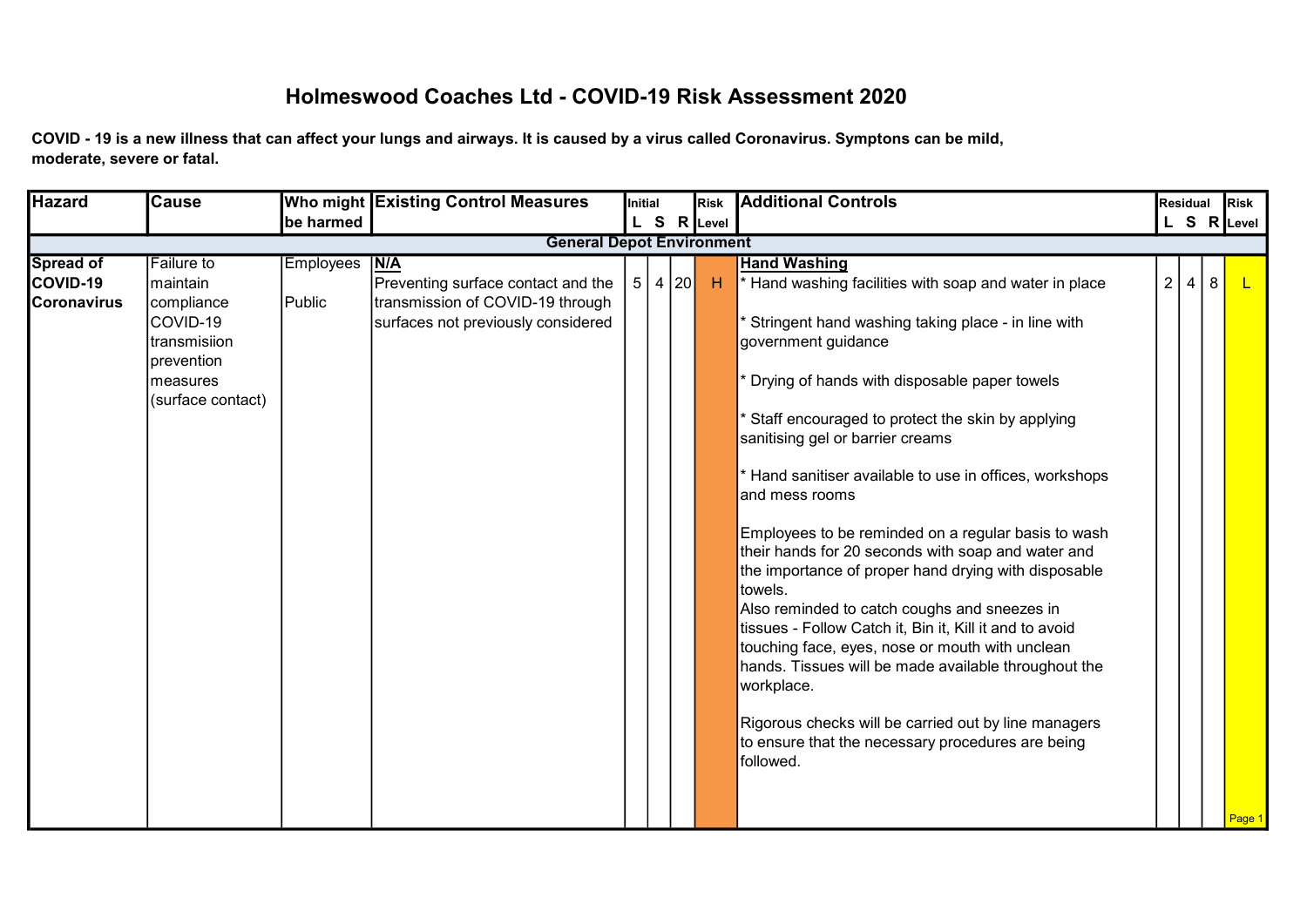| <b>Hazard</b>                                      | <b>Cause</b>                                                                                                           |                            | Who might Existing Control Measures                                                                                 | Initial |            | Risk         | <b>Additional Controls</b>                                                                                                                                                                                                                                                                                                                                                                                                                                                                                                                                                                                                                                                                                                                                                           |                | <b>Residual</b> |   | <b>Risk</b>  |
|----------------------------------------------------|------------------------------------------------------------------------------------------------------------------------|----------------------------|---------------------------------------------------------------------------------------------------------------------|---------|------------|--------------|--------------------------------------------------------------------------------------------------------------------------------------------------------------------------------------------------------------------------------------------------------------------------------------------------------------------------------------------------------------------------------------------------------------------------------------------------------------------------------------------------------------------------------------------------------------------------------------------------------------------------------------------------------------------------------------------------------------------------------------------------------------------------------------|----------------|-----------------|---|--------------|
|                                                    |                                                                                                                        | be harmed                  |                                                                                                                     |         |            | L S R Level  |                                                                                                                                                                                                                                                                                                                                                                                                                                                                                                                                                                                                                                                                                                                                                                                      |                |                 |   | L S R Level  |
| <b>Spread of</b><br>COVID-19<br><b>Coronavirus</b> | <b>Failure to</b><br>maintain<br>compliance<br>COVID-19<br>transmisiion<br>prevention<br>measures<br>(surface contact) | <b>Employees</b><br>Public | N/A<br>Preventing surface contact and the<br>transmission of COVID-19 through<br>surfaces not previously considered |         | 5   4   20 | $\mathsf{H}$ | <b>Cleaning</b><br>Frequently cleaning and disinfecting objects and<br>surfaces that are touched regularly, particularly in areas<br>of high use such as door handles, light switches,<br>reception area's using appropriate cleaning products<br>and methods                                                                                                                                                                                                                                                                                                                                                                                                                                                                                                                        | $\overline{2}$ | $\overline{4}$  | 8 | $\mathsf{L}$ |
|                                                    | Failure to<br>maintain<br>compliance<br>COVID-19<br>Itransmission<br>prevention<br>measures (social<br>distancing)     |                            | <b>N/A</b><br>Social distancing not previously<br>considered                                                        |         | 5 4 20     | $\mathsf{H}$ | <b>Social Distancing</b><br>Reducing the number of persons in any work area to<br>comply with the 2 metre (6.5 foot) gap recommended<br>by the Public Health Agency.<br>Taking Steps to review work schedules including start<br>and finish times. Reducing the number of staff on site<br>at any one time. Also relocating workers to other tasks.<br>Redesigning processes to ensure social distancing in<br>place.<br>Conference calls and on line meetings to be used<br>instead of face to face whenever possible.<br>Social distancing to be adhered to in canteen area and<br>smoking area.<br>Staff to be reminded on a daily basis of the importance<br>of social distancing both in the workplace and<br>outside of it.<br>Management checks to ensure this is adhered to. | $\overline{2}$ | 4               | 8 | Page 2       |
| <b>Hazard</b>                                      | <b>Cause</b>                                                                                                           |                            | <b>Who might Existing Control Measures</b>                                                                          | Initial |            |              | <b>Risk Additional Controls</b>                                                                                                                                                                                                                                                                                                                                                                                                                                                                                                                                                                                                                                                                                                                                                      | Residual       |                 |   | <b>Risk</b>  |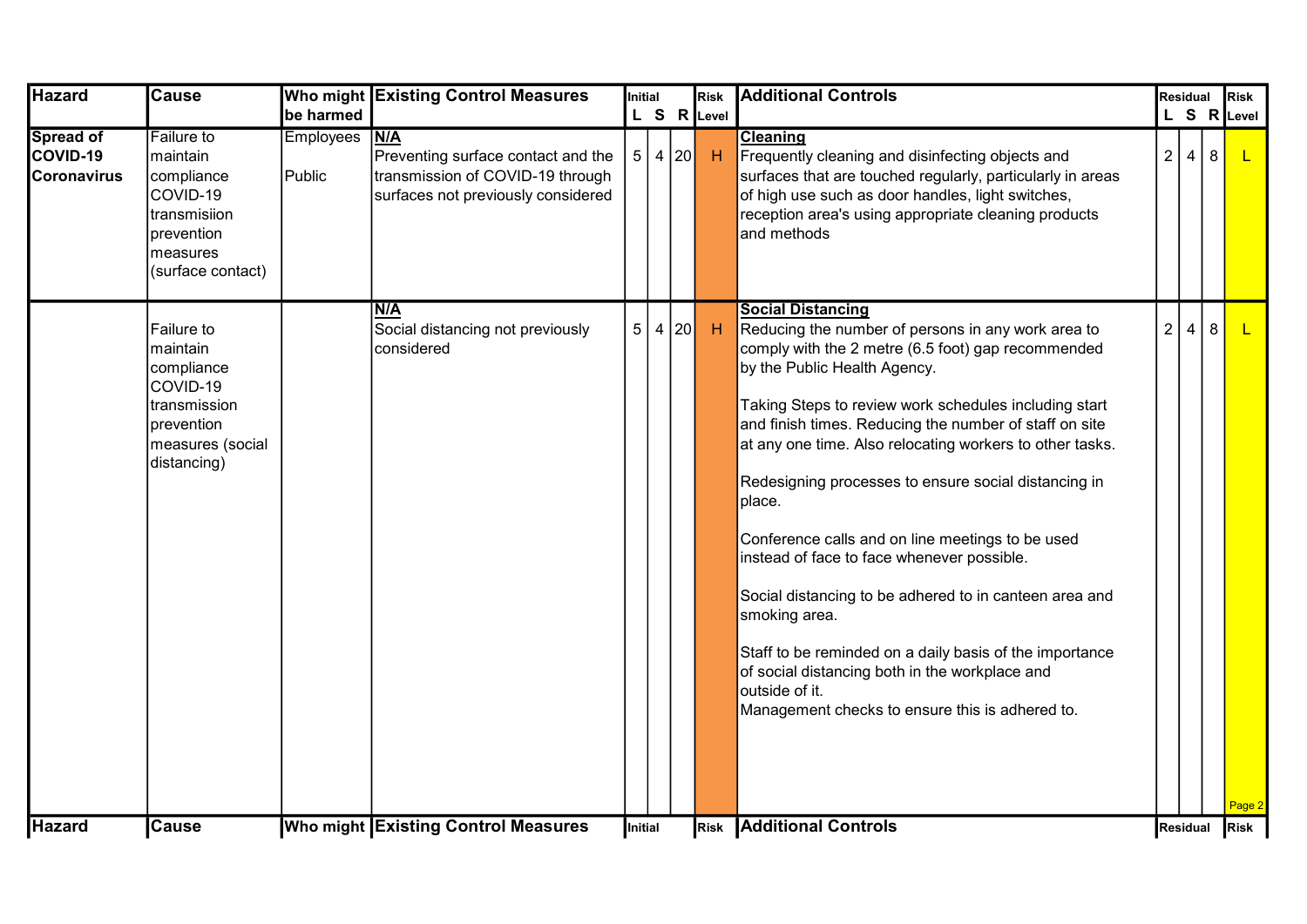|                                                    |                                                                                                    | be harmed                  |                                                                                                                                                                                                                                                                                                                                                                                                                                                 |                |                |         | L S R Level |                                                                                                                                                                                                                                                                                                                                                                                                                |                 |                |                 | L S R Level |
|----------------------------------------------------|----------------------------------------------------------------------------------------------------|----------------------------|-------------------------------------------------------------------------------------------------------------------------------------------------------------------------------------------------------------------------------------------------------------------------------------------------------------------------------------------------------------------------------------------------------------------------------------------------|----------------|----------------|---------|-------------|----------------------------------------------------------------------------------------------------------------------------------------------------------------------------------------------------------------------------------------------------------------------------------------------------------------------------------------------------------------------------------------------------------------|-----------------|----------------|-----------------|-------------|
| <b>Spread of</b><br>COVID-19<br><b>Coronavirus</b> | Failure to<br>maintain<br>compliance<br>COVID-19<br>transmission<br>prevention<br>measures (PPE)   | <b>Employees</b><br>Public | <b>Wearing of Gloves</b><br>Where risk assessment identifies<br>wearing of gloves as a requirement<br>of the job, an adequate supply of<br>these will be provided. Staff will be<br>instructed on how to remove gloves<br>carefully to reduce contamination<br>and dispose of them safely.                                                                                                                                                      | $\overline{2}$ | $\overline{4}$ | $\bf 8$ | L           | Staff to be reminded that wearing of gloves is not a<br>substitute for good handwashing.<br>Public health guidance on the use of PPE (personal<br>protective equipment) to protect against COVID-19<br>relates to health care settings. In all other settings<br>individuals are asked to observe social distancing<br>measures and practice good hand hygiene behaviours.                                     |                 | $\overline{4}$ | $5\phantom{.0}$ |             |
| <b>Symptoms of</b><br>COVID-19                     | Failure to<br>maintain<br>compliance<br>COVID-19<br>Itransmission<br><b>prevention</b><br>measures | Employees<br>Public        | <b>Symptoms of COVID-19</b><br>If anyone becomes unwell with a<br>new continous cough, high<br>temerature or loss of taste or smell<br>in the workplace they will be sent<br>home and advised to follow the<br>government stay at home guidance.<br>Managers will maintain regular<br>contact with staff members during<br>this time.                                                                                                           | 4              | 4              | 16      | M           | Internal communication and cascading of messages<br>through line managers will be carried out reguarly to<br>reassure and support employees in a fast and<br>changing situation<br>Any area that the individual has been into contact with<br>will be deep cleaned and sanatised.<br>Any employee who has come into contact with the person<br>to be tested for COVID-19 - Key worker test                     | 3               | $\vert$ 4      | 12I             | M           |
|                                                    |                                                                                                    |                            | If advised that a member of staff or<br>public has developed COVID-19<br>and were recently on our premises<br>(including where a member of staff<br>has visited other work place<br>premises), the management team<br>of the workplace will contact the<br>Public Health Authority to discuss<br>the case, identify people who have<br>been in contact with them and will<br>take advice on any actions or<br>precautions that should be taken. | 5 4            |                | 20      | H           | Line managers will maintain regular contact with staff<br>members during this time<br>Any area that the individual has been into contact with<br>will be deep cleaned and sanatised.<br>Line managers will offer support to staff who are<br>affected by Coronavirus or has a family member affected.<br>Any employee who has come into contact with the person<br>to be tested for COVID-19 - Key worker test | 3               | $\overline{4}$ | 12              | M<br>Page 3 |
| <b>Hazard</b>                                      | <b>Cause</b>                                                                                       | Who might                  | <b>Existing Control Measures</b>                                                                                                                                                                                                                                                                                                                                                                                                                | Initial        |                |         | Risk        | <b>Additional Controls</b>                                                                                                                                                                                                                                                                                                                                                                                     | <b>Residual</b> |                |                 | <b>Risk</b> |
|                                                    |                                                                                                    | be harmed                  |                                                                                                                                                                                                                                                                                                                                                                                                                                                 |                |                |         | L S R Level |                                                                                                                                                                                                                                                                                                                                                                                                                |                 |                |                 | L S R Level |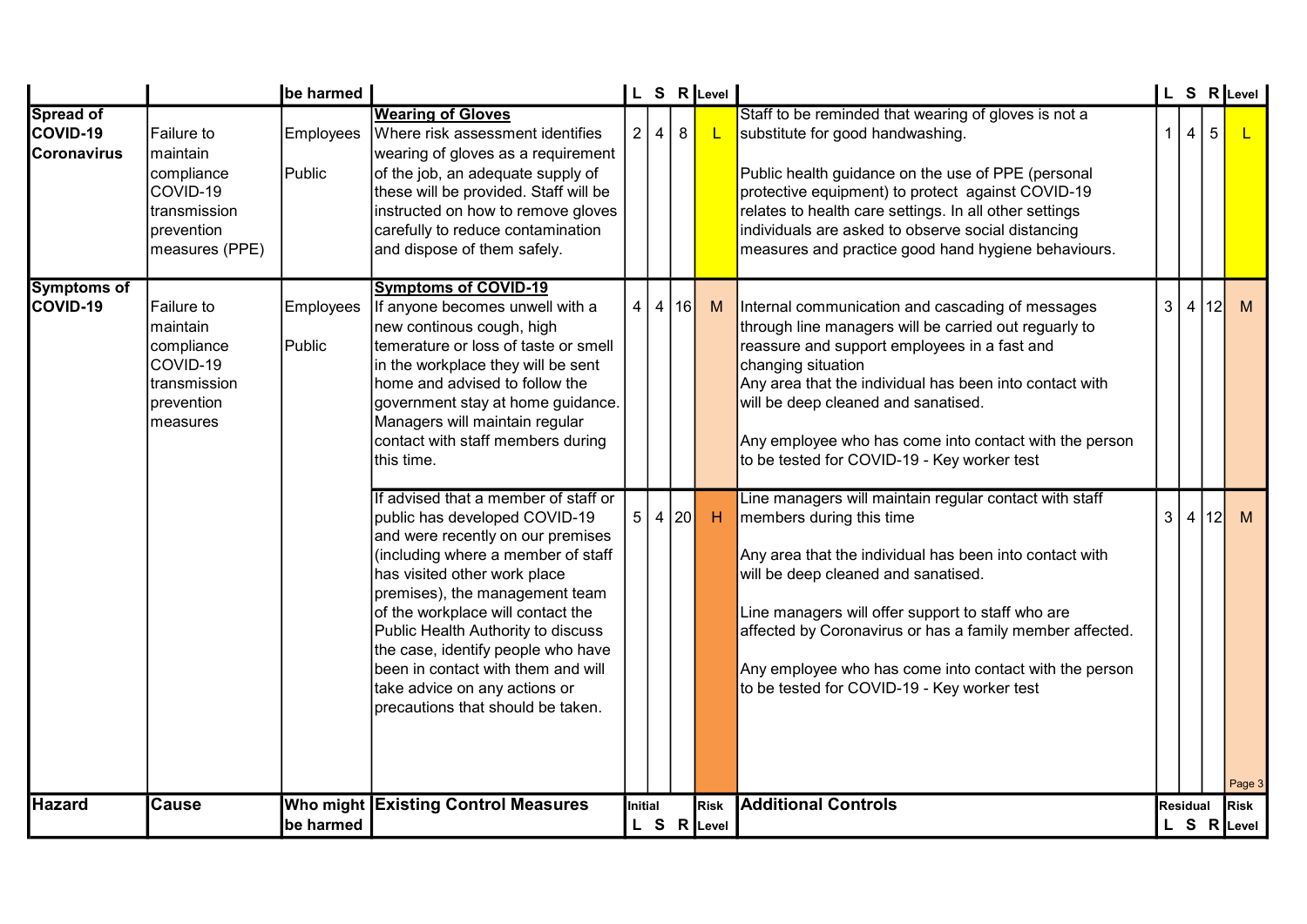| Spread of<br>COVID-19<br><b>Coronavirus</b>                                                                                                                                       | Dealing with<br>extra pressure<br>surrounding the<br>COVID-19<br>pandemic                                                                                                                                  | Employees                  | Mental Health<br>Management will promote mental<br>health and wellbeing awareness<br>to staff during the Coronavirus<br>outbreak and will offer whatever<br>support they can to help. |         | 2 4 | 8      | <u> </u>                       | Regular communication of mental health information<br>and open door policy for those who need additional<br>support,                                                                                                                                                                                                                                                                                                                                                                                                                            |                | 1 4 4          |   | VL                         |
|-----------------------------------------------------------------------------------------------------------------------------------------------------------------------------------|------------------------------------------------------------------------------------------------------------------------------------------------------------------------------------------------------------|----------------------------|---------------------------------------------------------------------------------------------------------------------------------------------------------------------------------------|---------|-----|--------|--------------------------------|-------------------------------------------------------------------------------------------------------------------------------------------------------------------------------------------------------------------------------------------------------------------------------------------------------------------------------------------------------------------------------------------------------------------------------------------------------------------------------------------------------------------------------------------------|----------------|----------------|---|----------------------------|
|                                                                                                                                                                                   |                                                                                                                                                                                                            |                            | <b>Customers Boarding &amp; Alighting</b>                                                                                                                                             |         |     |        |                                |                                                                                                                                                                                                                                                                                                                                                                                                                                                                                                                                                 |                |                |   |                            |
| <b>Customers not Customer</b><br>aware of the<br>guidelines<br>around safe<br>travel and<br>therefore put<br>themselves<br>and others at<br>risk                                  | interaction pre<br>boarding-<br>customer gets<br>confused<br>messages from<br>different sources                                                                                                            | <b>Employees</b><br>Public | None at the time - Risk transpires<br>when boarding the vehicle                                                                                                                       |         |     | 3 4 12 | M                              | Social distancing measures re-enforced at bus stops<br>and interchanges. Information to customers encouraging<br>contactless payment or exact fare payment<br>Guidance on Government, Industry, Local Council and<br>Company website using the same messaging about<br>preparing to travel.                                                                                                                                                                                                                                                     | 2 <sup>1</sup> | $\overline{4}$ | 8 | L.                         |
| Queuing in a<br>confined space boarding<br><b>Contact with</b><br>handrails<br><b>Face to face</b><br>contact with<br><b>customers</b><br>alighting on<br>single door<br>vehicles | Customer<br>Limited space<br>available because Public<br>of vehicle design<br>constraints<br>Queuing caused<br>by waiting for<br>other customers<br>to transact, alight<br>and board.<br>Alighting vehicle | <b>Employees</b>           | Within two metres for a short period<br>of time.<br>Touching high use contact points                                                                                                  | 4       | 4   | 16     | M                              | Screens between the cab environment and the customer<br>preventing face to face access to be used if posssible.<br>Information to customers encouraging contactless<br>payment if available and promoting exact fare policy.<br>Encourage customers to give space for people to alight<br>before attempting boarding.<br>Guidance for customers should try and ensure they<br>remain seated to allow an orderly alighting process<br>which seeks to minimise contact.<br>Where assistance is required, assess the risk and<br>mitigate the risk | 2              | $\overline{4}$ | 8 | $\mathbf{L}$<br>Page 4     |
| <b>Hazard</b>                                                                                                                                                                     | <b>Cause</b>                                                                                                                                                                                               | be harmed                  | Who might Existing Control Measures                                                                                                                                                   | Initial |     |        | <b>I</b> Risk<br>$L S R$ Level | <b>Additional Controls</b>                                                                                                                                                                                                                                                                                                                                                                                                                                                                                                                      |                | Residual       |   | <b>Risk</b><br>L S R Level |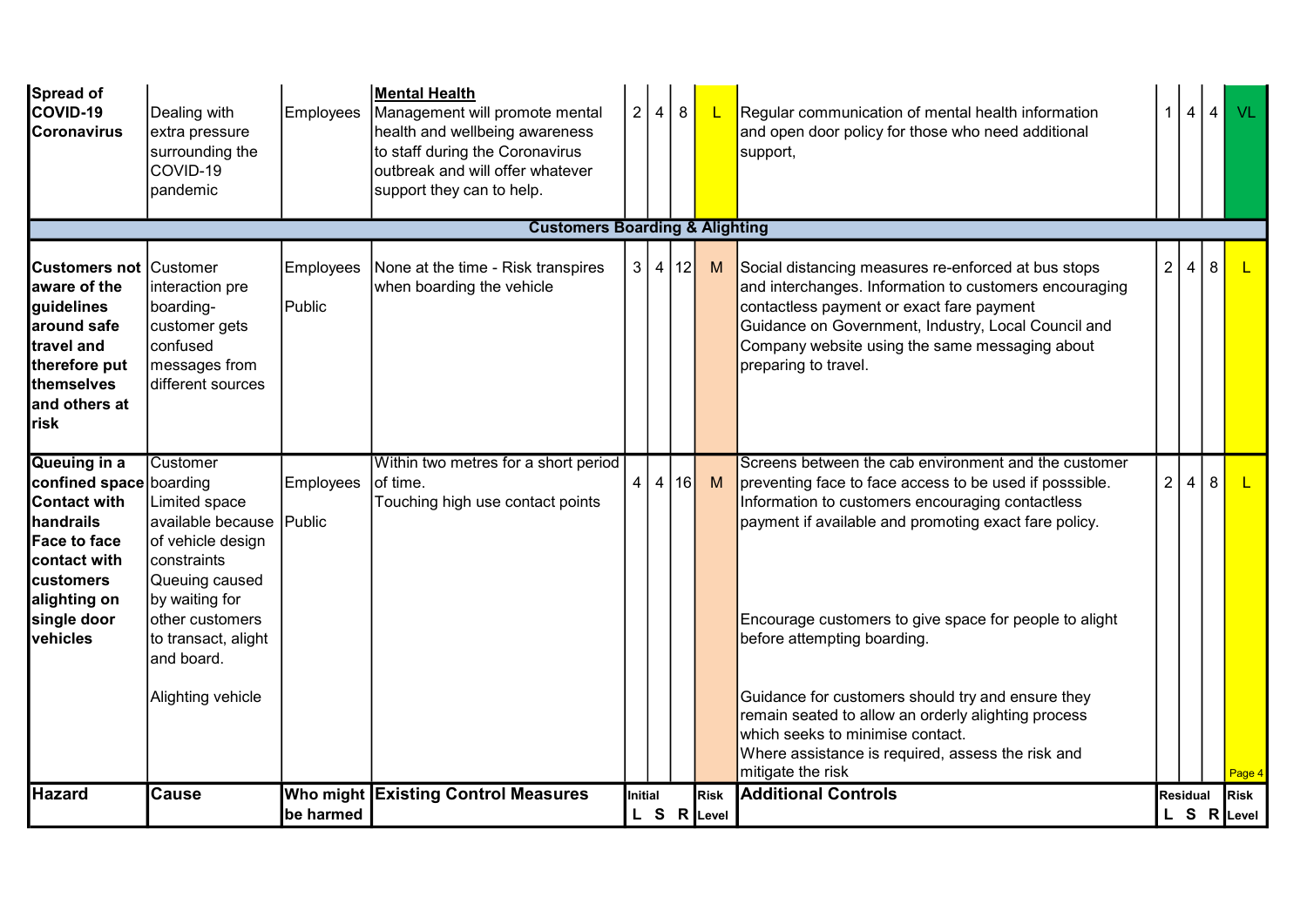| <b>Risk of contact Identifying and</b> |                                        |                  | Within two metres for a short period |                |      |        |             | Seats behind the driver and seats facing each other are    |                |                |                |              |
|----------------------------------------|----------------------------------------|------------------|--------------------------------------|----------------|------|--------|-------------|------------------------------------------------------------|----------------|----------------|----------------|--------------|
| or respiratory                         | finding a seat                         | <b>Employees</b> | of time.                             | 4              |      | 4 16   | M           | Itaken out of use.                                         | $\overline{2}$ | 4              | 8              | $\mathsf{L}$ |
| droplets from                          | whilst maintaining                     |                  | Touching high use contact points     |                |      |        |             | Information provided to customers on where to sit to       |                |                |                |              |
| other people                           | 2 metres distance Public               |                  | Seatbelts most touched and for       |                |      |        |             | maintain social distance allows customers to make          |                |                |                |              |
|                                        | where possible                         |                  | the longest period of time           |                |      |        |             | informed choices of where to sit and be socially distant.  |                |                |                |              |
|                                        |                                        |                  |                                      |                |      |        |             | Advise to customers to bring and use hand sanitiser        |                |                |                |              |
|                                        |                                        |                  |                                      |                |      |        |             | and wear face coverings to mitigate the risk.              |                |                |                |              |
|                                        |                                        |                  |                                      |                |      |        |             | Enhanced cleaning regime at high use customer touch        |                |                |                |              |
|                                        |                                        |                  |                                      |                |      |        |             | points reduces the risk of virus build up.                 |                |                |                |              |
|                                        | Interaction with                       |                  |                                      |                |      |        |             | It is not possible to monitor and immediately manage       |                |                |                |              |
|                                        | other passengers                       |                  |                                      |                |      |        |             | customer behaviour should they choose not to socially      |                |                |                |              |
|                                        |                                        |                  |                                      |                |      |        |             | distance themselves, we can only encourage them to         |                |                |                |              |
|                                        |                                        |                  |                                      |                |      |        |             | act responsibly.                                           |                |                |                |              |
| <b>Contact risk</b>                    | Holding poles and                      |                  | Handrails and poles are designed     |                |      |        |             | Enhanced cleaning regime at high use customer touch        |                |                |                |              |
| Iwith surfaces                         | handrails whilst                       | Employees        | to assist with customers moving      | 4              | 4 16 |        | M           | points reduces the risk of virus build up.                 | $\overline{2}$ |                | 8              |              |
|                                        | moving to a seat                       |                  | safely around the vehicle.           |                |      |        |             | Advise to customers to bring and use hand sanitiser        |                |                |                |              |
|                                        |                                        | Public           |                                      |                |      |        |             | and wear face coverings to mitigate the risk.              |                |                |                |              |
|                                        |                                        |                  |                                      |                |      |        |             | Policy to keep windows or roof vents open on vehicles to   |                |                |                |              |
|                                        |                                        |                  |                                      |                |      |        |             | Increase ventilation.                                      |                |                |                |              |
| <b>Contact with</b>                    | Picking up an                          |                  | Lost property is normally given to   |                |      |        |             | Drivers should check the vehicle for lost property in      |                |                |                |              |
| objects left                           | object left                            | Employees        | the driver by a passenger or         | 2 <sup>1</sup> | 4    | 8      |             | accordance with guidelines. Drivers should handle          | $\mathbf{1}$   | 4              | 4 <sup>1</sup> | $V_L$        |
| <b>lonboard</b>                        | onboard                                |                  | picked up by the driver at a stop.   |                |      |        |             | anything found in a safe way.                              |                |                |                |              |
|                                        |                                        | Public           |                                      |                |      |        |             | Lost property should be placed into a separate bag, and    |                |                |                |              |
|                                        |                                        |                  |                                      |                |      |        |             | returned to the depot. If a passenger finds lost property, |                |                |                |              |
|                                        |                                        |                  |                                      |                |      |        |             | they should not hand it to the driver, and should be       |                |                |                |              |
|                                        |                                        |                  |                                      |                |      |        |             | requested to leave it where it is, or in a luggage         |                |                |                |              |
|                                        |                                        |                  |                                      |                |      |        |             | rack/space for the driver to deal with as above.           |                |                |                |              |
|                                        | <b>Risk of contact Engagement with</b> |                  | General Government guidance is       |                |      |        |             | If the driver needs to get out of his seat to deploy a     |                |                |                |              |
| or respiratory                         | Vulnerable                             | Employees        | that vulnerable passengers and       |                |      | 5 4 20 | H           | boarding ramp or lift they should ensure the passenger     | 4              | $\overline{4}$ | l 16l          | M            |
| droplets from                          | customers                              |                  | those needing assistance should      |                |      |        |             | remains at least 2 metres away.                            |                |                |                |              |
| other people                           | needing driver                         | Public           | stay indoors.                        |                |      |        |             | The driver should clean surfaces and hands with            |                |                |                |              |
|                                        | assistance or                          |                  |                                      |                |      |        |             | sanitiser.                                                 |                |                |                |              |
|                                        | mobility needs                         |                  |                                      |                |      |        |             |                                                            |                |                |                | Page 5       |
| Hazard                                 | <b>Cause</b>                           |                  | Who might Existing Control Measures  | Initial        |      |        | <b>Risk</b> | <b>Additional Controls</b>                                 |                | Residual       |                | <b>Risk</b>  |
|                                        |                                        | be harmed        |                                      |                |      |        | L S R Level |                                                            |                |                |                | L S R Level  |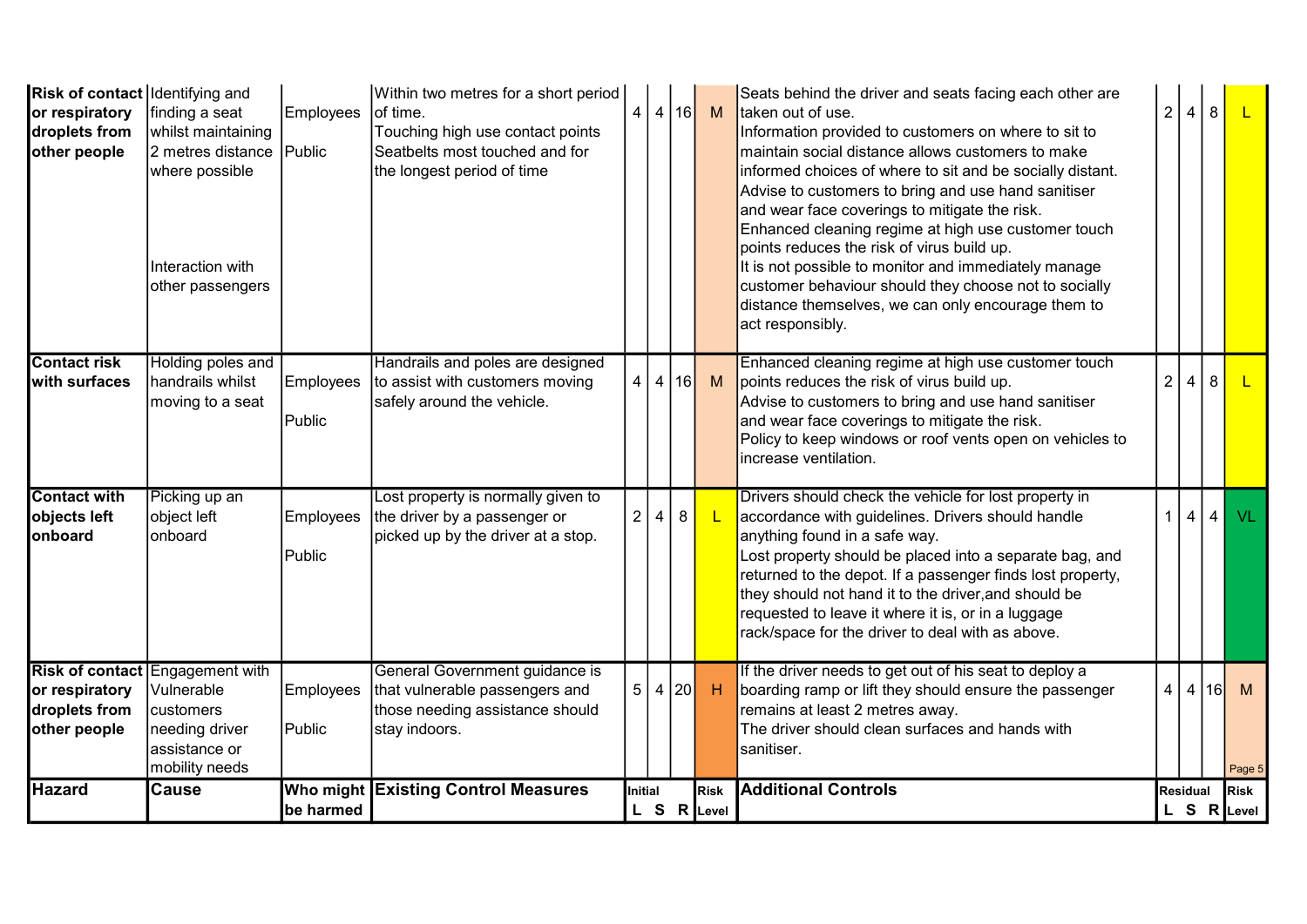|                                                                                         | <b>Drivers and Vehicles</b>                                                                           |                            |                                                                                           |                |      |  |                            |                                                                                                                                                                                                                                                                                                                                                                                                                                                                                                                                                  |                 |   |   |                            |
|-----------------------------------------------------------------------------------------|-------------------------------------------------------------------------------------------------------|----------------------------|-------------------------------------------------------------------------------------------|----------------|------|--|----------------------------|--------------------------------------------------------------------------------------------------------------------------------------------------------------------------------------------------------------------------------------------------------------------------------------------------------------------------------------------------------------------------------------------------------------------------------------------------------------------------------------------------------------------------------------------------|-----------------|---|---|----------------------------|
| <b>Contact risk</b><br>with surfaces                                                    | <b>Touching the</b><br>wheel and cab<br>equipment,<br>handbrake,<br>window, mirror,<br>ticket machine | Employees                  | General cleaning schedule in<br>place                                                     | 5 <sup>1</sup> | 4 20 |  | H                          | Drivers should be advised to take additional care.<br>The virus can remain on hard surfaces, so these<br>should be cleaned with disinfectant wipe or spray<br>before the driver touches them. The wipes should be<br>disposed of in a separate bag.<br>Drivers should be reminded of the particular importance<br>of not leaving rubbish in the cab area.                                                                                                                                                                                        | $\overline{2}$  | 4 | 8 |                            |
| or respiratory<br>droplets from<br>other people<br><b>Contact risk</b><br>with surfaces | <b>Risk of contact Driver changeover</b>                                                              | Employees                  | None at the time - Risk transpires<br>when swapping seats and close<br>proximity.         | 5              | 4 20 |  | H                          | Where a changeover takes place at a stop with waiting<br>passengers, the driver finishing should process the<br>passengers first or they should be requested to wait<br>2 metres away from the door until the drivers have<br>changed over. The first driver should leave the bus<br>before the second driver boards.<br>Drivers should observe social distancing and maintain<br>2 metres seperation during the change. Drivers should<br>sanitise their hands after boarding and wash their<br>hands or use sanitiser after alighting the bus. | $\overline{2}$  | 4 | 8 |                            |
|                                                                                         | Interchange<br><b>Stops</b>                                                                           | <b>Employees</b><br>Public | None at the time - Risk transpires<br>when within 2 metres for a short<br>period of time. | 5 4 20         |      |  | H                          | All staff should follow social distancing guidelines at all<br>times. If paperwork needs to be passed, drivers and<br>supervisors should remain 2 metres apart, and clean<br>their hands as soon as possible afterwards.<br>Staff should be encouraged to use phone<br>communication where possible. When dealing with<br>members of the public, a safe distance should be<br>observed, and if the member of the public gets too<br>close drivers should politely ask them to step back or<br>step away themselves.                              | $\overline{2}$  | 4 | 8 |                            |
|                                                                                         | <b>Breaks</b>                                                                                         | <b>Employees</b>           | None at the time - Risk transpires<br>when within 2 metres for a short<br>period of time. | 5 4 20         |      |  | H                          | Drivers should follow good social distancing guidelines<br>at all times. Drivers should wash their hands as soon<br>as they begin their break, and before they touch any<br>refreshments, and again at the end of their break.                                                                                                                                                                                                                                                                                                                   | 2 <sup>1</sup>  | 4 | 8 | L.<br>Page 6               |
| <b>Hazard</b>                                                                           | <b>Cause</b>                                                                                          | be harmed                  | <b>Who might Existing Control Measures</b>                                                | <b>Initial</b> |      |  | <b>Risk</b><br>L S R Level | <b>Additional Controls</b>                                                                                                                                                                                                                                                                                                                                                                                                                                                                                                                       | <b>Residual</b> |   |   | <b>Risk</b><br>L S R Level |
|                                                                                         | Risk of contact Checking vehicle                                                                      |                            | General cleaning schedule in                                                              |                |      |  |                            | Drivers should be advised to avoid or minimise hand or                                                                                                                                                                                                                                                                                                                                                                                                                                                                                           |                 |   |   |                            |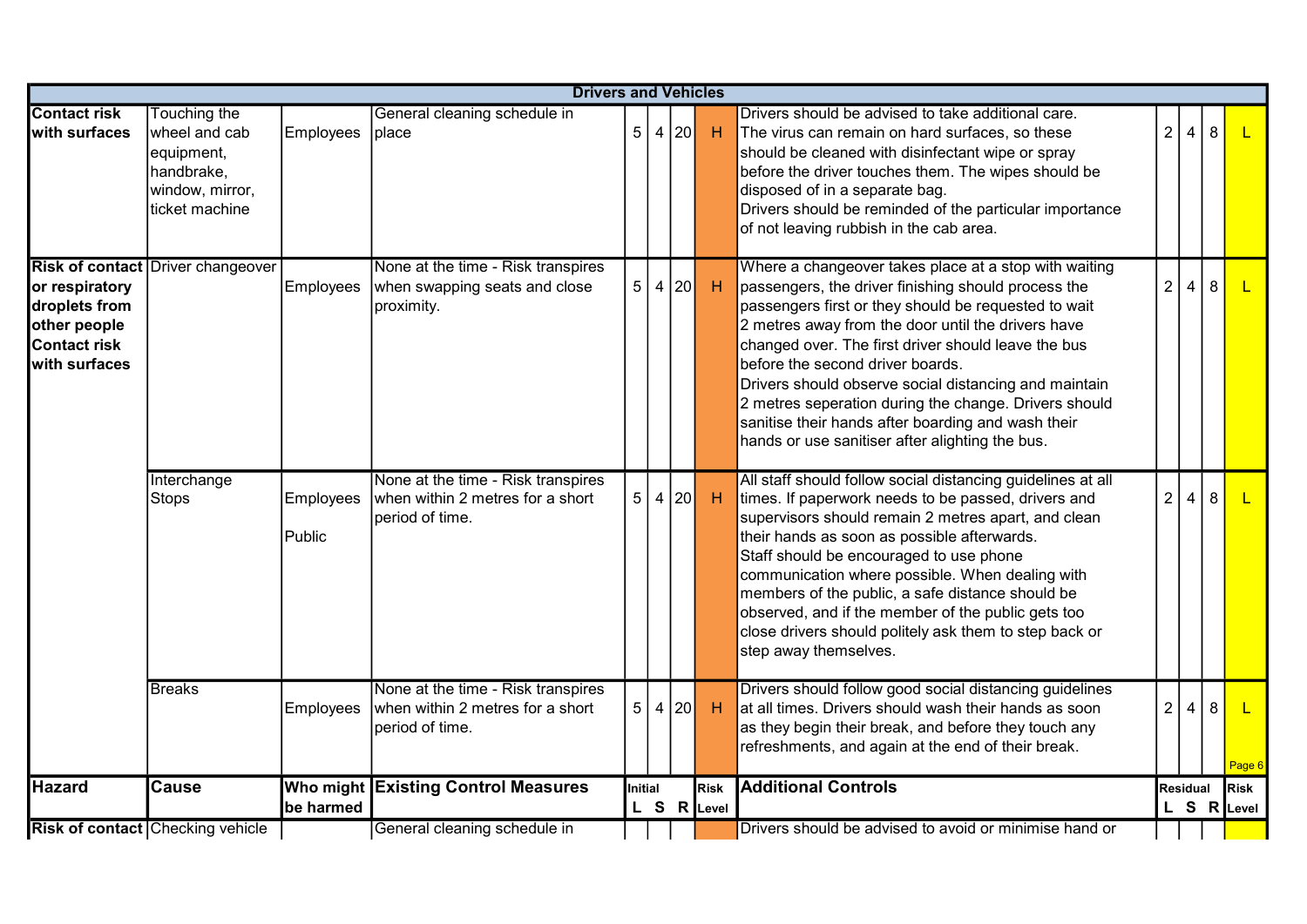| or respiratory<br>droplets from<br>other people<br><b>Contact risk</b><br>with surfaces | in between trips<br>to clean and<br>Icheck for lost<br>property | Employees<br>Public        | place                                                                                                | 5              | 4 20           |    | H                          | face contact within the vehicle during vehicle checks.<br>The driver should clean hands with sanitiser after<br>returning to the cab.<br>Frequency or routines for checks should be reviewed<br>to minimise contact with passengers - for example,<br>advice to check vehicle when empty or nearly empty<br>on circular services rather than at a fixed location. | $\overline{2}$ |                 | 4 8          |                            |
|-----------------------------------------------------------------------------------------|-----------------------------------------------------------------|----------------------------|------------------------------------------------------------------------------------------------------|----------------|----------------|----|----------------------------|-------------------------------------------------------------------------------------------------------------------------------------------------------------------------------------------------------------------------------------------------------------------------------------------------------------------------------------------------------------------|----------------|-----------------|--------------|----------------------------|
|                                                                                         | Staff bus, driver<br>travelling in cars<br>and vans together    | Employees                  | None at the time - Risk transpires<br>when within 2 metres for a long<br>period of time.             | 5 <sup>1</sup> | 4 20           |    | <b>H</b>                   | Drivers should be advised to sit as far away as possible<br>from colleagues and maintain at least 2 metres<br>seperation whenever the vehicle is large enough to<br>allow this.<br>Use of small vehicles by more than one person should<br>be avoided.                                                                                                            | 2              | 4               | 8            |                            |
|                                                                                         | <b>Assault Risk</b>                                             | <b>Employees</b><br>Public | Drivers aware of techniques to<br>reduce conflict.                                                   | 3              | $\overline{4}$ | 12 | M                          | Drivers to be reminded of techniques to reduce conflicts<br>and warned of additional stresses in the community<br>that may give rise to greater levels of frustration or<br>aggression.<br>Driver could also be empowered to make decisions that<br>could help diffuse conflict situations.<br>Drivers should be reminded of stay in the cab policy.              | $\overline{2}$ | $\overline{4}$  | 8            |                            |
|                                                                                         | <b>Breakdown</b> or<br>recovery                                 | <b>Employees</b><br>Public | None at the time - Risk transpires<br>when within 2 metres for a long<br>period of time.             |                | 5   4   20     |    | H                          | The driver should always follow social distancing<br>guidelines when waiting for recovery, and remain 2 mtrs<br>apart from any recovery staff. Driver should travel back<br>seperately.                                                                                                                                                                           | 2 <sup>1</sup> | $\overline{4}$  | 8            |                            |
|                                                                                         | Customer<br>accident                                            | Employees<br>Public        | Customer may need first aid and<br>therefore will come into contact<br>with other customers or staff | 5              | 4 20           |    | H                          | The driver should always follow social distancing<br>guidelines<br>Drivers should limit time within 2 metres of the affected<br>customer.<br>The driver should clean surfaces and hands with<br>sanitiser.                                                                                                                                                        | $\overline{2}$ | $\overline{4}$  | $\mathsf{R}$ | Page 7                     |
| <b>Hazard</b>                                                                           | <b>Cause</b>                                                    | be harmed                  | Who might Existing Control Measures                                                                  | Initial        |                |    | <b>Risk</b><br>L S R Level | <b>Additional Controls</b>                                                                                                                                                                                                                                                                                                                                        |                | <b>Residual</b> |              | <b>Risk</b><br>L S R Level |
| <b>Spread of</b><br>COVID-19                                                            | <b>Failure to</b><br>maintain                                   | Employees                  | None at the time - Social<br>distancing not previously                                               |                | 5 4 20         |    | H                          | Social distancing is to be observed during the re-fuelling<br>process; Drivers are instructed to yield to others if social                                                                                                                                                                                                                                        |                |                 | 2 4 8        |                            |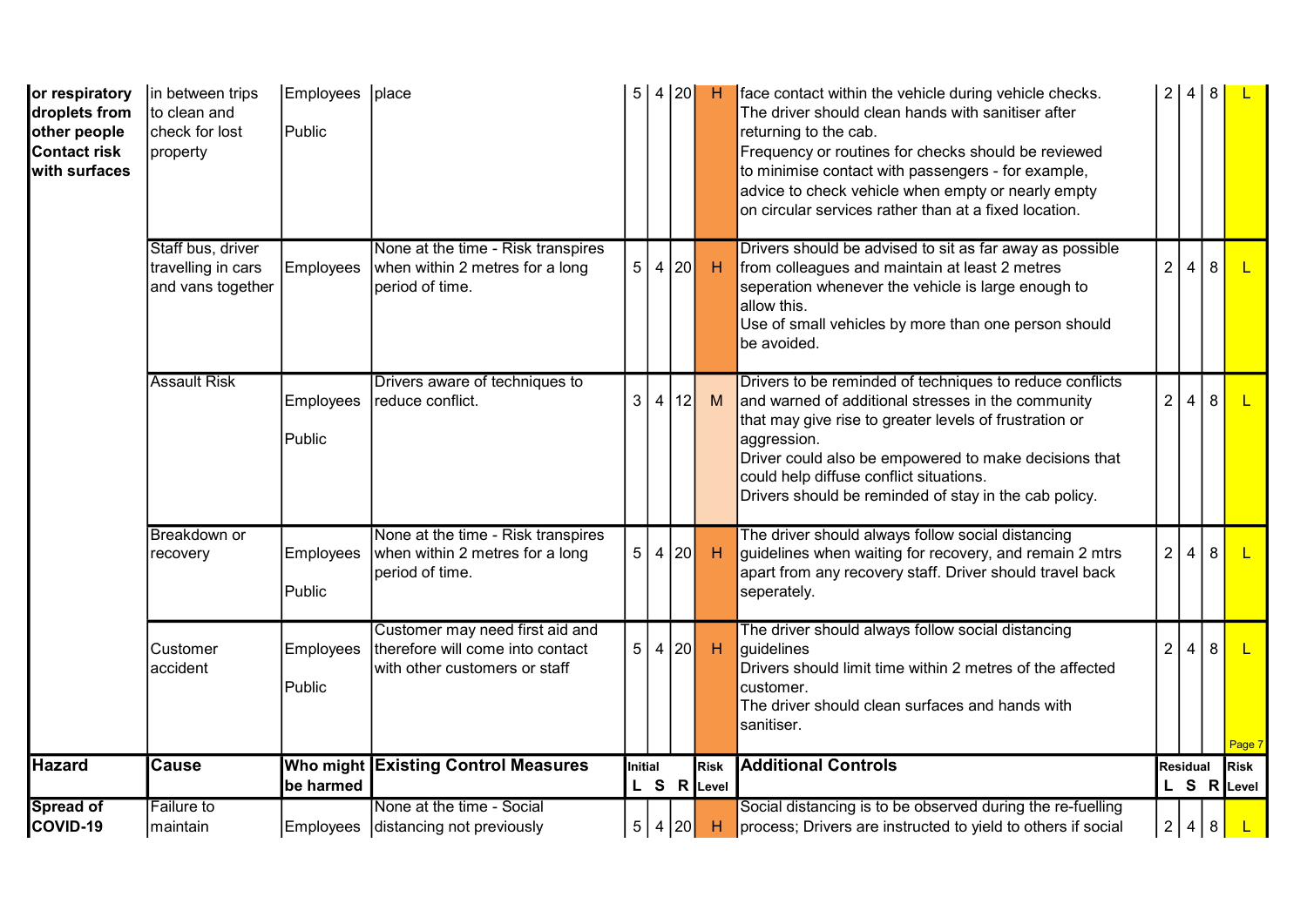| <b>Coronavirus</b> | compliance with<br>social distancing<br>- vehicle<br>refuelling | Public           | considered                                 |                 |        |      |              | distancing cannot be observed at the refuelling pumps<br>(i.e. wait until the other person has finished fuelling<br>before commencing).<br>Social distancing is to be observed during the payment<br>process and, if required, when using welfare facilities.<br>Signage within Petrol/Service Stations specific to social<br>distancing is always to be observed.<br>Operatives are to familiarise with site specific rules and<br>follow them in addition to the control measures arising<br>from this risk assessment. |                |                |                |             |
|--------------------|-----------------------------------------------------------------|------------------|--------------------------------------------|-----------------|--------|------|--------------|---------------------------------------------------------------------------------------------------------------------------------------------------------------------------------------------------------------------------------------------------------------------------------------------------------------------------------------------------------------------------------------------------------------------------------------------------------------------------------------------------------------------------|----------------|----------------|----------------|-------------|
| <b>Spread of</b>   | <b>Failure to</b>                                               |                  | Drivers are advised to use gloves          |                 |        |      |              | Fuel pump handles are cleaned with sanitising wipes                                                                                                                                                                                                                                                                                                                                                                                                                                                                       |                |                |                |             |
| COVID-19           | Imaintain                                                       | <b>Employees</b> | when re-fuelling their vehicles.           | 4 <sup>1</sup>  |        | 4 16 | $\mathsf{H}$ | prior to use                                                                                                                                                                                                                                                                                                                                                                                                                                                                                                              | $\overline{2}$ | $\overline{4}$ | 8              |             |
| <b>Coronavirus</b> | compliance with                                                 |                  |                                            |                 |        |      |              | Suitable gloves are used during the re-fuelling process                                                                                                                                                                                                                                                                                                                                                                                                                                                                   |                |                |                |             |
|                    | Surface                                                         | Public           |                                            |                 |        |      |              | and disposed of afterwards.                                                                                                                                                                                                                                                                                                                                                                                                                                                                                               |                |                |                |             |
|                    | transmission                                                    |                  |                                            |                 |        |      |              | Cashless and contactless transactions are to be utilised                                                                                                                                                                                                                                                                                                                                                                                                                                                                  |                |                |                |             |
|                    | - vehicle<br>refuelling                                         |                  |                                            |                 |        |      |              | wherever practical.<br>If cash is used, then suitable procedures for storing and                                                                                                                                                                                                                                                                                                                                                                                                                                          |                |                |                |             |
|                    |                                                                 |                  |                                            |                 |        |      |              | passing are to be implemented.                                                                                                                                                                                                                                                                                                                                                                                                                                                                                            |                |                |                |             |
|                    |                                                                 |                  |                                            |                 |        |      |              | Driver are to request to be allowed to swipe their own fuel                                                                                                                                                                                                                                                                                                                                                                                                                                                               |                |                |                |             |
|                    |                                                                 |                  |                                            |                 |        |      |              | cards to reduce the risk of surface transmission. If this is                                                                                                                                                                                                                                                                                                                                                                                                                                                              |                |                |                |             |
|                    |                                                                 |                  |                                            |                 |        |      |              | not possible, the fuel card should be sanitised, and their                                                                                                                                                                                                                                                                                                                                                                                                                                                                |                |                |                |             |
|                    |                                                                 |                  |                                            |                 |        |      |              | hands washed or sanitised as soon as possible.                                                                                                                                                                                                                                                                                                                                                                                                                                                                            |                |                |                |             |
|                    |                                                                 |                  |                                            |                 |        |      |              | Drivers are advised to carry hand sanitiser with them                                                                                                                                                                                                                                                                                                                                                                                                                                                                     |                |                |                |             |
|                    |                                                                 |                  |                                            |                 |        |      |              | when visiting off-site facilities in case there are no                                                                                                                                                                                                                                                                                                                                                                                                                                                                    |                |                |                |             |
|                    |                                                                 |                  |                                            |                 |        |      |              | adequate hand washing facilities.                                                                                                                                                                                                                                                                                                                                                                                                                                                                                         |                |                |                |             |
|                    |                                                                 |                  |                                            |                 |        |      |              | Drivers are to wash their hands after paying for fuel and                                                                                                                                                                                                                                                                                                                                                                                                                                                                 |                |                |                |             |
|                    |                                                                 |                  |                                            |                 |        |      |              | using off-site facilities. If welfare facilities do not allow,                                                                                                                                                                                                                                                                                                                                                                                                                                                            |                |                |                |             |
|                    |                                                                 |                  |                                            |                 |        |      |              | hand sanitiser should be used as a substitute.<br>In case it is not possible to eliminate the need to touch                                                                                                                                                                                                                                                                                                                                                                                                               |                |                |                |             |
|                    |                                                                 |                  |                                            |                 |        |      |              | surfaces when using off-site facilities (e.g. opening doors)                                                                                                                                                                                                                                                                                                                                                                                                                                                              |                |                |                |             |
|                    |                                                                 |                  |                                            |                 |        |      |              | it is important to exercise good personal hygiene and                                                                                                                                                                                                                                                                                                                                                                                                                                                                     |                |                |                |             |
|                    |                                                                 |                  |                                            |                 |        |      |              | wash/sanitise hands immediately following use of                                                                                                                                                                                                                                                                                                                                                                                                                                                                          |                |                |                |             |
|                    |                                                                 |                  |                                            |                 |        |      |              | facilities, preferably prior to re-entering vehicle.                                                                                                                                                                                                                                                                                                                                                                                                                                                                      |                |                |                | Page        |
| <b>Hazard</b>      | <b>Cause</b>                                                    |                  | <b>Who might Existing Control Measures</b> | Initial         |        |      | Risk         | <b>Additional Controls</b>                                                                                                                                                                                                                                                                                                                                                                                                                                                                                                |                | Residual       |                | <b>Risk</b> |
|                    |                                                                 | be harmed        |                                            |                 |        |      | L S R Level  |                                                                                                                                                                                                                                                                                                                                                                                                                                                                                                                           |                |                |                | L S R Level |
|                    |                                                                 |                  |                                            | <b>Workshop</b> |        |      |              |                                                                                                                                                                                                                                                                                                                                                                                                                                                                                                                           |                |                |                |             |
| <b>Spread of</b>   | <b>Failure to</b>                                               |                  | Nitrile Gloves supplied and used           |                 |        |      |              | Hand washing facilities with soap and water in place                                                                                                                                                                                                                                                                                                                                                                                                                                                                      |                |                |                |             |
| COVID-19           | maintain                                                        |                  | Employees Garage overalls supplied and     | 3               | 4   12 |      | 12           | Stringent hand washing taking place - in line with                                                                                                                                                                                                                                                                                                                                                                                                                                                                        |                | 2 4            | $8\phantom{1}$ |             |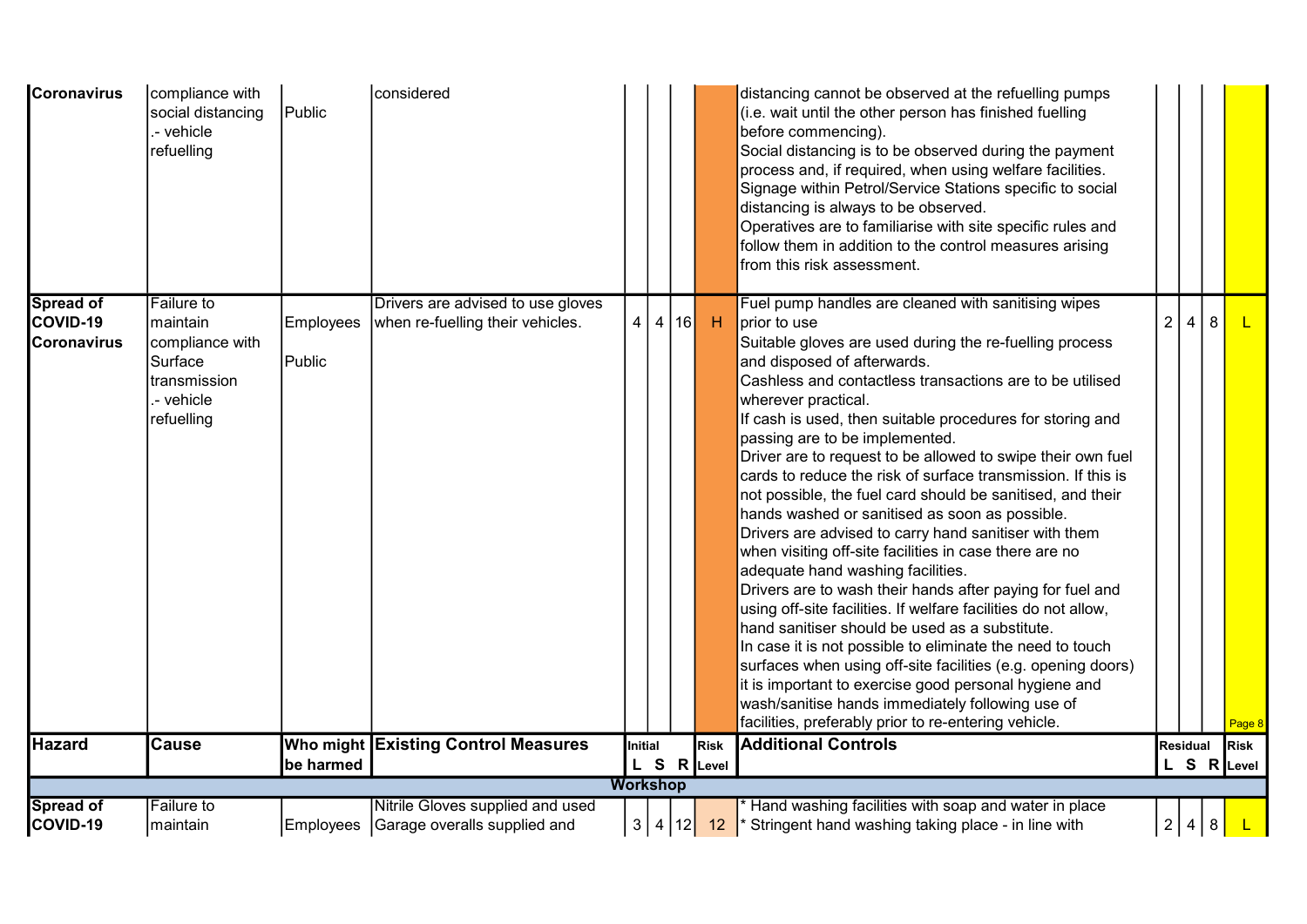| <b>Coronavirus</b>                  | compliance<br>COVID-19<br>transmission<br>prevention<br>measures -<br>Hazardous<br><b>Substances</b><br>(engine oil, brake<br>fluid etc) |           | lused.<br>Contract for regular cleaning of<br>overalls<br>Workers informed to clean hands<br>thoroughly and use skin creams<br>provided after contact with<br>hazardous substances |                |      |             | government guidance<br>Drying of hands with disposable paper towels<br>Staff encouraged to protect the skin by applying<br>sanitising gel or barrier creams<br>Hand sanitiser available to use<br>Employees to be reminded on a regular basis to wash<br>their hands for 20 seconds with soap and water and<br>the importance of proper hand drying with disposable<br>towels.<br>Also reminded to catch coughs and sneezes in<br>tissues - Follow Catch it, Bin it, Kill it and to avoid<br>touching face, eyes, nose or mouth with unclean<br>hands. Tissues will be made available throughout the<br>workplace.<br>Supervisors and managers to keep a check that gloves<br>are being used and remind staff of safe removal and<br>disposal. |                |                |   |             |
|-------------------------------------|------------------------------------------------------------------------------------------------------------------------------------------|-----------|------------------------------------------------------------------------------------------------------------------------------------------------------------------------------------|----------------|------|-------------|------------------------------------------------------------------------------------------------------------------------------------------------------------------------------------------------------------------------------------------------------------------------------------------------------------------------------------------------------------------------------------------------------------------------------------------------------------------------------------------------------------------------------------------------------------------------------------------------------------------------------------------------------------------------------------------------------------------------------------------------|----------------|----------------|---|-------------|
| <b>Spread of</b><br>COVID-19        | Failure to<br>maintain                                                                                                                   | Employees | None at the time - Risk transpires<br>when different staff use the same                                                                                                            | 4              | 4 16 | H           | Staff made aware of cross contamination using the<br>same gloves for different tasks.                                                                                                                                                                                                                                                                                                                                                                                                                                                                                                                                                                                                                                                          | $\overline{2}$ | 4              | 8 |             |
| <b>Coronavirus</b>                  | compliance<br>COVID-19<br>transmission<br>prevention<br>measures -<br>Electrical<br>equipment e.g.<br>hand lamps                         |           | equipment.                                                                                                                                                                         |                |      |             | Staff to be reminded that wearing of gloves is not a<br>substitute for good handwashing.<br>Frequently cleaning and disinfecting objects and<br>surfaces that are touched regularly, particularly in<br>areas of high use                                                                                                                                                                                                                                                                                                                                                                                                                                                                                                                      |                |                |   | Page 9      |
| <b>Hazard</b>                       | <b>Cause</b>                                                                                                                             |           | Who might Existing Control Measures                                                                                                                                                | Initial        |      | Risk        | <b>Additional Controls</b>                                                                                                                                                                                                                                                                                                                                                                                                                                                                                                                                                                                                                                                                                                                     |                | Residual       |   | <b>Risk</b> |
|                                     |                                                                                                                                          | be harmed |                                                                                                                                                                                    |                |      | L S R Level |                                                                                                                                                                                                                                                                                                                                                                                                                                                                                                                                                                                                                                                                                                                                                |                |                |   | L S R Level |
| <b>Risk of contact Touching the</b> |                                                                                                                                          |           | General cleaning schedule in                                                                                                                                                       |                |      |             | Staff should be advised to take additional care.                                                                                                                                                                                                                                                                                                                                                                                                                                                                                                                                                                                                                                                                                               |                |                |   |             |
| or respiratory                      | wheel and cab                                                                                                                            | Employees | place                                                                                                                                                                              | 5 <sup>1</sup> | 4 20 | H           | The virus can remain on hard surfaces, so these                                                                                                                                                                                                                                                                                                                                                                                                                                                                                                                                                                                                                                                                                                | 2 <sup>1</sup> | $\overline{4}$ | 8 |             |
| droplets from                       | equipment,                                                                                                                               |           |                                                                                                                                                                                    |                |      |             | should be cleaned with disinfectant wipe or spray                                                                                                                                                                                                                                                                                                                                                                                                                                                                                                                                                                                                                                                                                              |                |                |   |             |
| other people                        | handbrake,                                                                                                                               |           |                                                                                                                                                                                    |                |      |             | before staff touch them. The wipes should be disposed                                                                                                                                                                                                                                                                                                                                                                                                                                                                                                                                                                                                                                                                                          |                |                |   |             |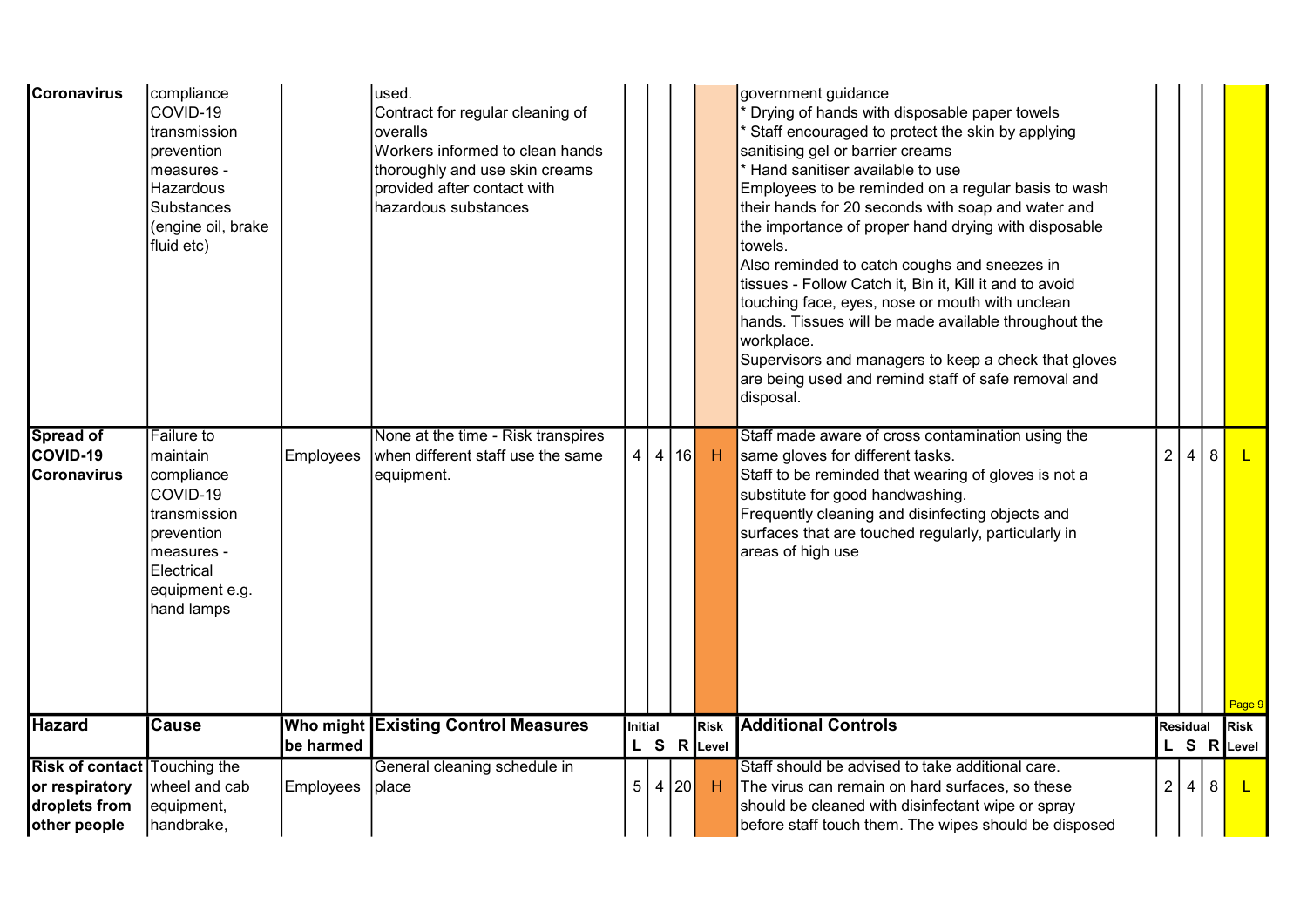| <b>Contact risk</b><br>with surfaces                                                                                         | window, mirror,<br>ticket machine                                                                                           |                     |                                                                                                                       |                 |                |    |                     | of in a separate bag.<br>Staff to use seat covers and steering wheel covers to<br>avoid touching these surfaces.                                                                                                                                                                                                                                                                                                                                                                                                                                                                                              |                 |                |   |                            |
|------------------------------------------------------------------------------------------------------------------------------|-----------------------------------------------------------------------------------------------------------------------------|---------------------|-----------------------------------------------------------------------------------------------------------------------|-----------------|----------------|----|---------------------|---------------------------------------------------------------------------------------------------------------------------------------------------------------------------------------------------------------------------------------------------------------------------------------------------------------------------------------------------------------------------------------------------------------------------------------------------------------------------------------------------------------------------------------------------------------------------------------------------------------|-----------------|----------------|---|----------------------------|
| <b>Risk of contact Failure to</b><br>or respiratory<br>droplets from<br>other people<br><b>Contact risk</b><br>with surfaces | maintain<br>compliance<br>COVID-19<br>transmission<br>prevention<br>measures -<br>Parts delivery,<br>drivers in<br>workshop | Employees<br>Public | None at the time - Social<br>distancing not previously<br>considered<br>Parts are normally dropped in the<br>workshop | $\overline{4}$  | $\overline{4}$ | 16 | H                   | No other staff to be allowed to enter the workshops<br>No delivery drivers or sales representatives to enter the<br>workshops.                                                                                                                                                                                                                                                                                                                                                                                                                                                                                | 2 <sup>1</sup>  | $\overline{4}$ | 8 | L.                         |
| Spread of<br>COVID-19<br><b>Coronavirus</b>                                                                                  | Failure to<br>maintain<br>compliance<br>COVID-19<br>transmission<br>prevention<br>measures (social<br>distancing)           | <b>Employees</b>    | N/A<br>Social distancing not previously<br>considered                                                                 | 4 <sup>1</sup>  | $\overline{4}$ | 16 | <b>H</b>            | Reducing the number of persons in any work area to<br>comply with the 2 metre (6.5 foot) gap recommended<br>by the Public Health Agency.<br>Redesigning processes to ensure social distancing in<br>place.<br>If social distancing is not possible, limit the time together<br>and keep the same teams working together to minimise<br>exposure.<br>Social distancing to be adhered to in canteen area and<br>smoking area.<br>Staff to be reminded on a daily basis of the importance<br>of social distancing both in the workplace and<br>outside of it.<br>Management checks to ensure this is adhered to. | $\overline{2}$  | 4              | 8 | <mark>Page 10</mark>       |
| <b>Hazard</b>                                                                                                                | <b>Cause</b>                                                                                                                | be harmed           | Who might Existing Control Measures                                                                                   | Initial         |                |    | Risk<br>L S R Level | <b>Additional Controls</b>                                                                                                                                                                                                                                                                                                                                                                                                                                                                                                                                                                                    | <b>Residual</b> |                |   | <b>Risk</b><br>L S R Level |
|                                                                                                                              |                                                                                                                             |                     |                                                                                                                       | <b>Visitors</b> |                |    |                     |                                                                                                                                                                                                                                                                                                                                                                                                                                                                                                                                                                                                               |                 |                |   |                            |
| <b>Spread of</b><br>COVID-19<br><b>Coronavirus</b>                                                                           | <b>Failure</b> to<br>maintain<br>compliance                                                                                 | Employees           | N/A<br>Social distancing not previously<br>considered                                                                 | 4               | 4 16           |    |                     | Vistors to be asked to make an appointment if<br>conference calling or on line meetings are not possible.<br>Visitors to be asked to park in a designated area and                                                                                                                                                                                                                                                                                                                                                                                                                                            | 2               | $\overline{4}$ | 8 |                            |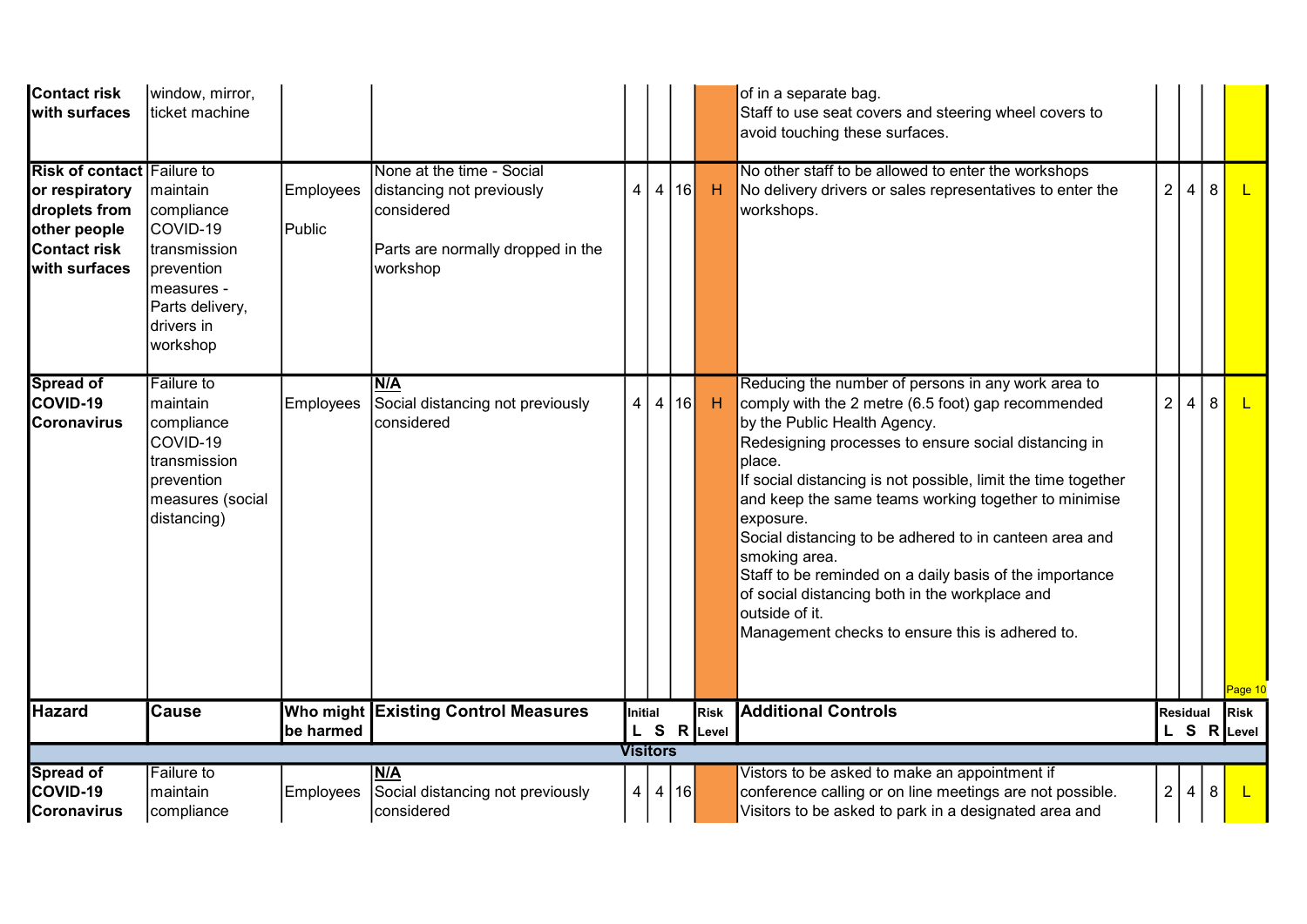| <b>Risk of contact transmission</b><br>or respiratory<br>droplets from<br>other people<br>Contact risk<br>with surfaces | COVID-19<br>prevention<br>measures (social<br>distancing) | Public |  |  | call the office on arrival, before leaving their vehicle.<br>Visitors to be asked to wash their hands on arrival and<br>departure from site.<br>Ensure that visitors are aware of the rules that we have<br>in place for each site regarding social distancing.<br>Delivery drivers reminded of the safe drop off point in the<br>depot and reminded of the social distancing rules.<br>Welfare facilities to be made available should they be<br>required.<br>Frequently cleaning and disinfecting objects and<br>surfaces that are touched regularly, particularly in areas<br>of high use such as door handles, light switches,<br>reception area's using appropriate cleaning products<br>and methods |  |         |
|-------------------------------------------------------------------------------------------------------------------------|-----------------------------------------------------------|--------|--|--|-----------------------------------------------------------------------------------------------------------------------------------------------------------------------------------------------------------------------------------------------------------------------------------------------------------------------------------------------------------------------------------------------------------------------------------------------------------------------------------------------------------------------------------------------------------------------------------------------------------------------------------------------------------------------------------------------------------|--|---------|
|                                                                                                                         |                                                           |        |  |  |                                                                                                                                                                                                                                                                                                                                                                                                                                                                                                                                                                                                                                                                                                           |  | Page 11 |

|                                                         | <b>Risk Matrix</b>                            |  |  |  |  |  |  |  |  |  |
|---------------------------------------------------------|-----------------------------------------------|--|--|--|--|--|--|--|--|--|
|                                                         | <b>Risk</b>                                   |  |  |  |  |  |  |  |  |  |
| Likelihood                                              | <b>Severity</b>                               |  |  |  |  |  |  |  |  |  |
| 1. Extremely Likely                                     | 1. No Injury or trivial injury - No lost time |  |  |  |  |  |  |  |  |  |
| 2. Unlikely<br>2. Minor Injury - Lost time up to 3 days |                                               |  |  |  |  |  |  |  |  |  |